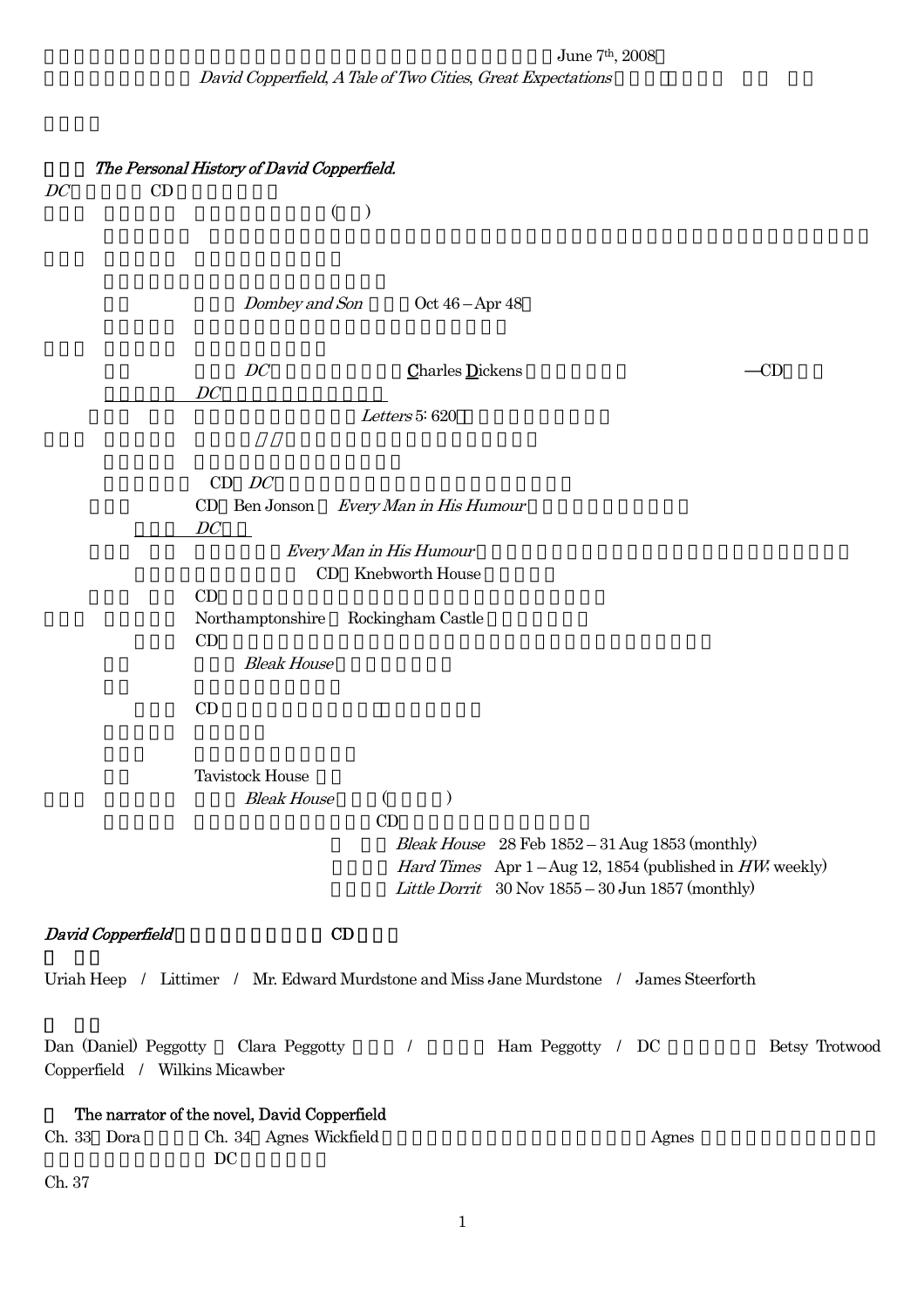'Dora, my own dearest!' said I. 'I am a beggar!'

'How can you be such a silly thing,' replied Dora, slapping my hand, 'as to sit there, telling such stories? I'll make Jip bite you!'

Her childish way was the most delicious way in the world to me, but it was necessary to be explicit, and I solemnly repeated:

'Dora, my own life, I am your ruined David!'

'Is your heart mine still, dear Dora?' said I, rapturously, for I knew by her clinging to me that it was.

'Oh, yes!' cried Dora. 'Oh, yes, it's all yours. Oh, don't be dreadful!'

I dreadful! To Dora!

'Don't talk about being poor, and working hard!' said Dora, nestling closer to me. 'Oh, don't, don't!'

'My dearest love,' said I, 'the crust well-earned -'

'Oh, yes; but I don't want to hear any more about crusts!' said Dora. 'And Jip must have a mutton-chop every day at twelve, or he'll die.'

Ch. 38 Mr. Francis Spenlow Dora

Ch. 39 Dover Canterbury Agnes Wickfield

'Don't laugh, when I say it was always the same in little things as it is in greater ones. My old troubles were nonsense, and now they are serious; but whenever I have gone away from my adopted sister -'

Agnes looked up - with such a Heavenly face! - and gave me her hand, which I kissed.

-

-

'Say you have no such thought, dear Agnes! Much more than sister! Think of the priceless gift of such a heart as yours, of such a love as yours!'

[...] Oh, long, long afterwards, I saw that look subside, as it did now, into the lovely smile, with which she told me she had no fear for herself - I need have none for her - and parted from me by the name of Brother, and was gone!

- Ch. 42

-

-

I took Agnes to see Dora.

Dora was afraid of Agnes. She had told me that she knew Agnes was 'too clever'.

'I have forgotten,' said Dora, still turning the button round and round, 'what relation Agnes is to you, you dear bad boy.' 'No blood-relation,' I replied; 'but we were brought up together, like brother and sister.'

'I wonder why you ever fell in love with me?' said Dora, beginning on another button of my coat.

- Ch. 43 DC Dora

Ch. 44

-

'Dora, my darling!'

'No, I am not your darling. Because you must be sorry that you married me, or else you wouldn't reason with me!' returned Dora.

I felt so injured by the inconsequential nature of this charge, that it gave me courage to be grave.

'Now, my own Dora,' said I, 'you are very childish, and are talking nonsense. [….] You must remember, I am sure, that I was obliged to go out yesterday when dinner was half over; and that, the day before, I was made quite unwell by being obliged to eat underdone veal in a hurry; today, I don't dine at all - and I am afraid to say how long we waited for breakfast - and then the water didn't boil. I don't mean to reproach you, my dear, but this is not comfortable.'

'Oh, you cruel, cruel boy, to say I am a disagreeable wife!' cried Dora.

'Now, my dear Dora, you must know that I never said that!'

'You said, I wasn't comfortable!' cried Dora. 'I said the housekeeping was not comfortable!'

'It's exactly the same thing!' cried Dora. And she evidently thought so, for she wept most grievously.

Dora told me, shortly afterwards, that she was going to be a wonderful housekeeper. Accordingly, she polished the tablets, pointed the pencil, bought an immense account-book, carefully stitched up with a needle and thread all the leaves of the Cookery Book which Jip had torn, and made quite a desperate little attempt 'to be good', as she called it. But the figures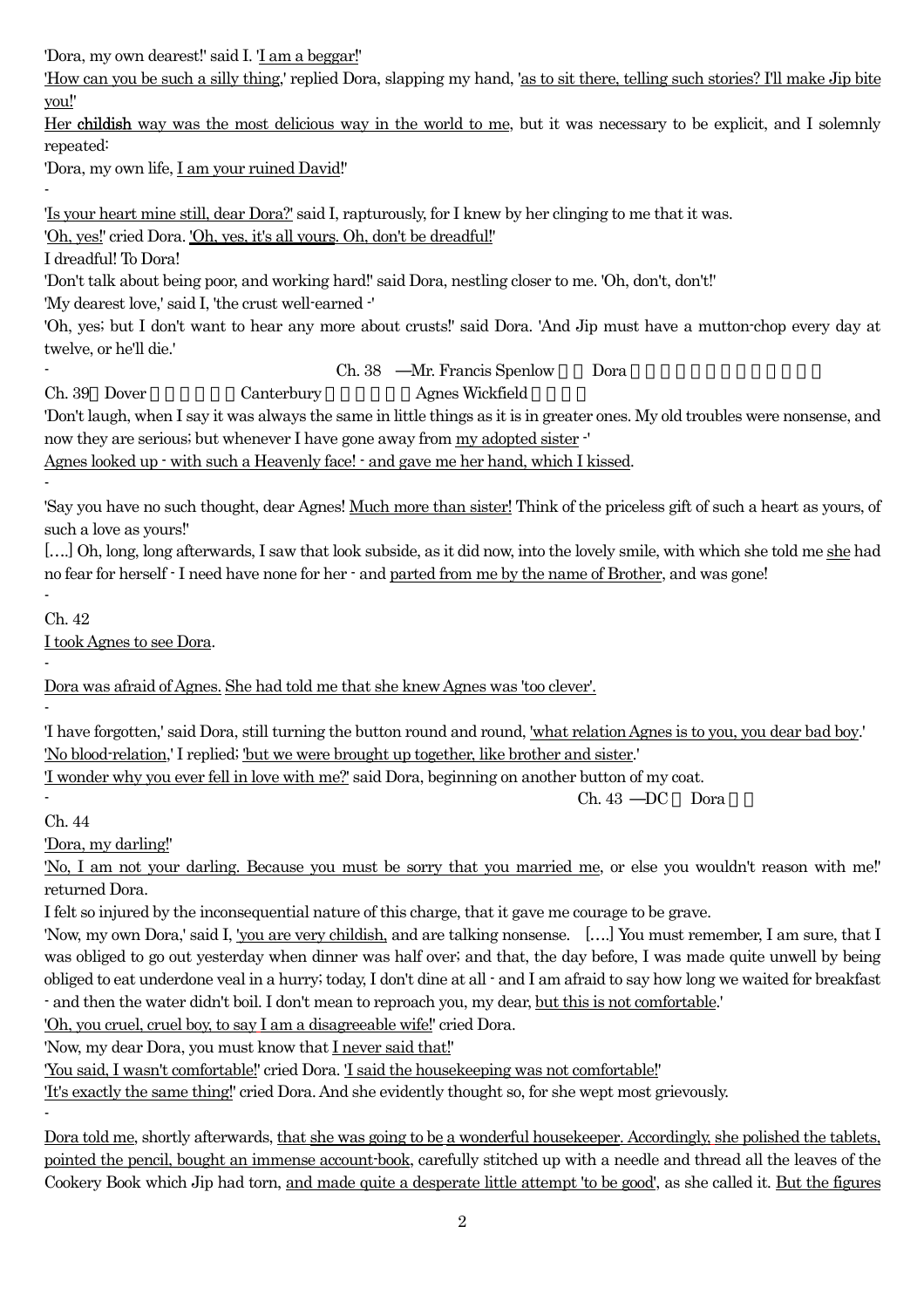had the old obstinate propensity  $\cdot$  they WOULD NOT add up. When she had entered two or three laborious items in the account-book, Jip would walk over the page, wagging his tail, and smear them all out. Her own little right-hand middle finger got steeped to the very bone in ink; and I think that was the only decided result obtained.

Sometimes, of an evening, when I was at home and at work  $\cdot$  for I wrote a good deal now, and was beginning in a small way to be known as a writer - I would lay down my pen, and watch my child-wife trying to be good.

I was a boyish husband as to years. I had known the softening influence of no other sorrows or experiences than those recorded in these leaves.

- Ch. 48

-

-

-

What other course was left to take? To 'form her mind'? This was a common phrase of words which had a fair and promising sound, and I resolved to form Dora's mind.

On further consideration this appeared so likely, that I abandoned my scheme, which had had a more promising appearance in words than in action; resolving henceforth to be satisfied with my child-wife, and to try to change her into nothing else by any process.

When I thought of the airy dreams of youth that are incapable of realization, I thought of the better state preceding manhood that I had outgrown; and then the contented days with Agnes, in the dear old house, arose before me, like spectres of the dead, that might have some renewal in another world, but never more could be reanimated here. -

For I knew, now, that my own heart was undisciplined when it first loved Dora; and that if it had been disciplined, it never could have felt, when we were married, what it had felt in its secret experience.

'There can be no disparity in marriage, like unsuitability of mind and purpose.' Those words I remembered too. I had endeavoured to adapt Dora to myself, and found it impracticable. It remained for me to adapt myself to Dora; to share with her what I could, and be happy; to bear on my own shoulders what I must, and be happy still. This was the discipline to which I tried to bring my heart, when I began to think. It made my second year much happier than my first; and, what was better still, made Dora's life all sunshine.

But, as that year wore on, Dora was not strong. I had hoped that lighter hands than mine would help to mould her character, and that a baby-smile upon her breast might change my child-wife to a woman. It was not to be.

- Ch. 53

-

'Quite!' she says. 'Only give Agnes my dear love, and tell her that I want very, very, much to see her; and I have nothing left to wish for.'

'Except to get well again, Dora.'

'Ah, Doady! Sometimes I think - you know I always was a silly little thing! - that that will never be!'

'Don't say so, Dora! Dearest love, don't think so!'

'I won't, if I can help it, Doady. But I am very happy; though my dear boy is so lonely by himself, before his child-wife's empty chair!'

It is night; and I am with her still. Agnes has arrived; has been among us for a whole day and an evening.

'Because I don't know what you will think, or what you may have thought sometimes. Perhaps you have often thought the same. Doady, dear, I am afraid I was too young.'

I lay my face upon the pillow by her, and she looks into my eyes, and speaks very softly. Gradually, as she goes on, I feel, with a stricken heart, that she is speaking of herself as past.

'I am afraid, dear, I was too young. I don't mean in years only, but in experience, and thoughts, and everything. I was such a silly little creature! I am afraid it would have been better, if we had only loved each other as a boy and girl, and forgotten it. I have begun to think I was not fit to be a wife.'

I try to stay my tears, and to reply, 'Oh, Dora, love, as fit as I to be a husband!'

'I don't know,' with the old shake of her curls. 'Perhaps! But if I had been more fit to be married I might have made you more so, too. Besides, you are very clever, and I never was.'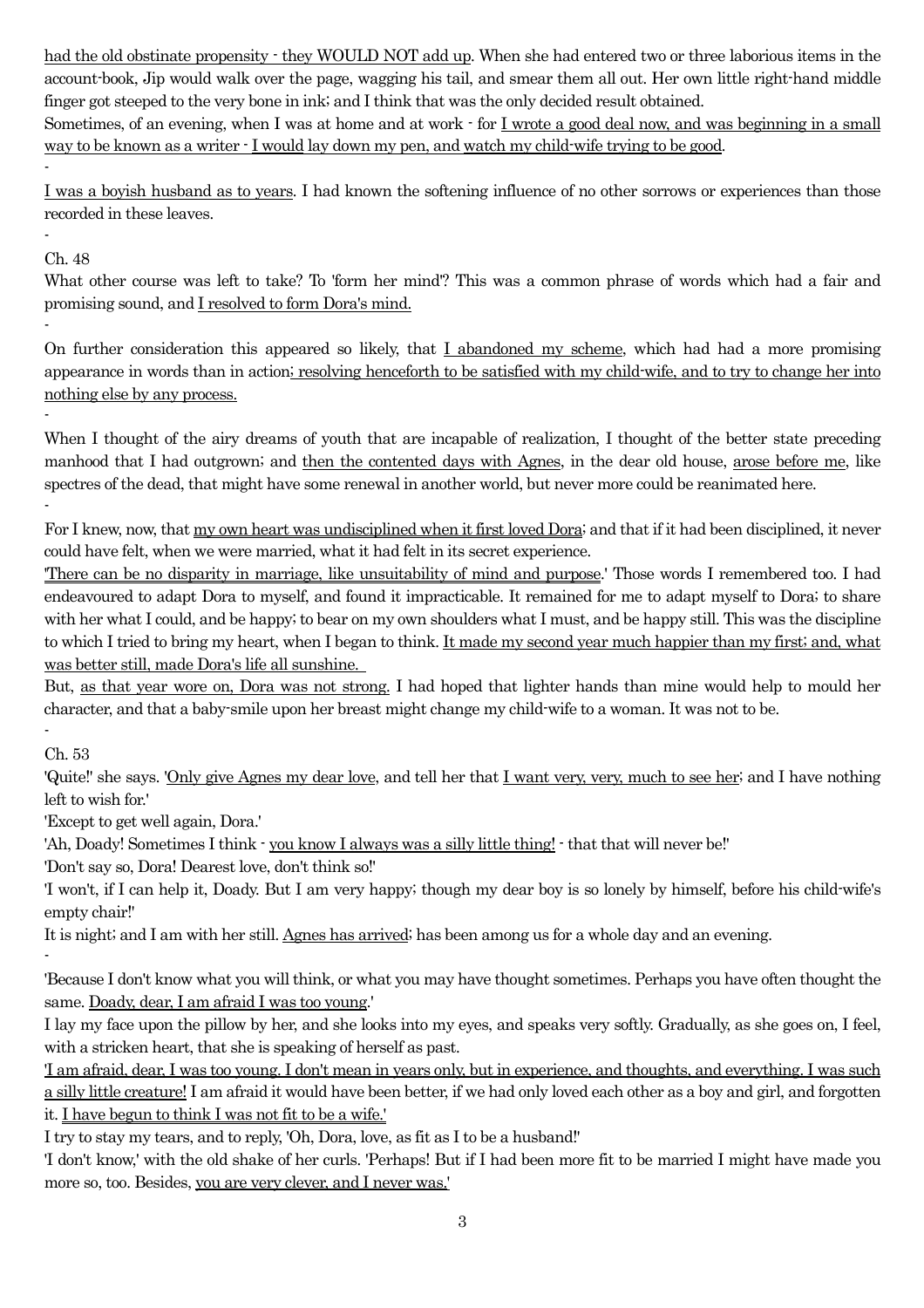'We have been very happy, my sweet Dora.' Dora

 $Ch. 58$  DC

-

-

-

It was a long and gloomy night that gathered on me, haunted by the ghosts of many hopes, of many dear remembrances, many errors, many unavailing sorrows and regrets.

If my grief were selfish, I did not know it to be so. I mourned for my child-wife, taken from her blooming world, so young. Ch. 59

 $Ch. 62 \quad DC \text{Agnes}$ 'Do you know, yet, what it is?'

'I am afraid to speculate on what it is. Tell me, my dear.'

'I have loved you all my life!'

'Dearest husband!' said Agnes. 'Now that I may call you by that name, I have one thing more to tell you.'

'Let me hear it, love.'

'It grows out of the night when Dora died. She sent you for me.'

'She did.'

'She told me that she left me something. Can you think what it was?'

I believed I could. I drew the wife who had so long loved me, closer to my side.

'She told me that she made a last request to me, and left me a last charge.'

'And it was -'

'That only I would occupy this vacant place.'

And Agnes laid her head upon my breast, and wept; and I wept with her, though we were so happy.

Ch. 63

-

-

I had advanced in fame and fortune, my domestic joy was perfect, I had been married ten happy years. Agnes and I were sitting by the fire, in our house in London, one night in spring, and three of our children were playing in the room, when I was told that a stranger wished to see me.

' TO DAVID COPPERFIELD, ESQUIRE, 'THE EMINENT AUTHOR. 'My Dear Sir,

## THE "VIOLATED" LETTER, 25 MAY 1858

Tavistock House, Tavistock Square, | London, W.C.

Mrs. Dickens and I have lived unhappily together for many years. Hardly any one who has known us intimately can fail to have known that we are, in all respects of character and temperament, wonderfully unsuited to each other. I suppose that no two people, not vicious in themselves, ever were joined together, who had a greater difficulty in understanding one another, or who had less in common. An attached woman servant

[. . . . . . . . . . . . . . . . . . . . . . . . . . . . . . . ]

 For some years past Mrs. Dickens has been in the habit of representing to me that it would be better for her to go away and live apart; that her always increasing estrangement made a mental disorder under which she sometimes labours  $-$  more, that she felt herself unfit for the life she had to lead as my wife and that she would be better far away. I have uniformly replied that we must bear our misfortune, and fight the fight out to the end; that the children were the first consideration, and that I feared they must bind us together "in appearance."

A Tale of Two Cities.

TTC CD

Gad's Hill Place CD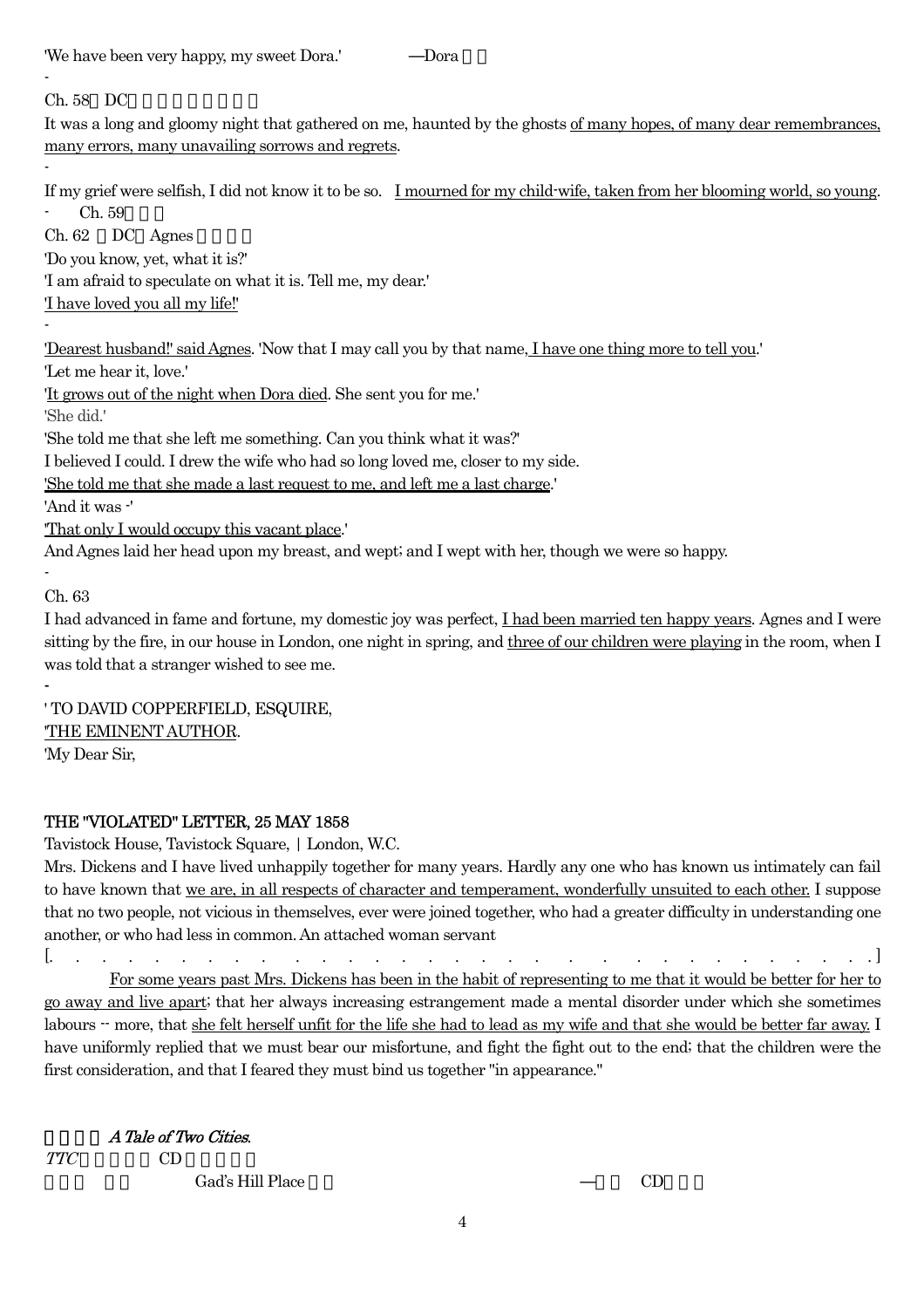| Ternan                                                                                                                                                                 | John Forster                                                                                        |                            | Manchester Free Trade Hall          | The Frozen Deep                 |                                                      |
|------------------------------------------------------------------------------------------------------------------------------------------------------------------------|-----------------------------------------------------------------------------------------------------|----------------------------|-------------------------------------|---------------------------------|------------------------------------------------------|
|                                                                                                                                                                        | CD                                                                                                  |                            |                                     |                                 | Gad's Hill                                           |
|                                                                                                                                                                        | Catherine<br>Arthur Smith<br>The Times<br>CD<br>HW<br><b>PERSONAL'</b><br>Reynolds's Weekly News CD | 'PERSONAL'<br>CD           | Ellen Ternan                        | $-CD$<br>$-CD$                  | ---ingratitude                                       |
|                                                                                                                                                                        | Frederick Evans<br>New York Tribune<br>W. W. F. De Cerjat                                           | HW                         | AYR<br>Arthur Smith                 |                                 | -ingratitude                                         |
|                                                                                                                                                                        | Kate CD<br>CD<br>Augustus                                                                           |                            | <b>Charles Collins</b>              |                                 |                                                      |
| <b>TTC</b>                                                                                                                                                             | The Frozen Deep<br>Forster<br>TC<br>TC<br>TC                                                        | TC<br>A Tale of Two Cities | 'The Thread of Gold<br>$AYR$ Apr 30 |                                 | 'One of these Days'                                  |
| CD<br><b>TTC</b><br>Protagonist Sydney Carton<br>wine, 77; drinking, 79<br>worthless, 197<br>very seldom reveals, and that there are deep wounds in it, 198 / dog, 197 |                                                                                                     | sensuality, 144            | my misdirected life, 145            | profligate, 143; dissolute, 197 | degradation, 144<br>he has a heart he very,<br>As to |

me, the greatest desire I have, is to forget that I belong to it [this terrestrial scheme], 77 Text: Oxford Illustrated Dickens A Tale of Two Cities

Bk. 2, Ch. 5

Waste forces within him, and a desert all around, this man stood still on his way across a silent terrace, and saw for a moment, lying in the wilderness before him, a mirage of honourable ambition, self-denial, and perseverance. In the fair city of this vision, there were airy galleries from which the loves and graces looked upon him, gardens in which the fruits of life hung ripening, waters of Hope that sparkled in his sight. A moment, and it was gone. Climbing to a high chamber in a well of houses, he threw himself down in his clothes on a neglected bed, and its pillow was wet with wasted tears.

Bk. 2, Ch. 13

"I fear you are not well, Mr. Carton!"

"No. But the life I lead, Miss Manette, is not conducive to health. What is to be expected of, or by, such profligates?" "Is it not--forgive me; I have begun the question on my lips--a pity to live no better life?"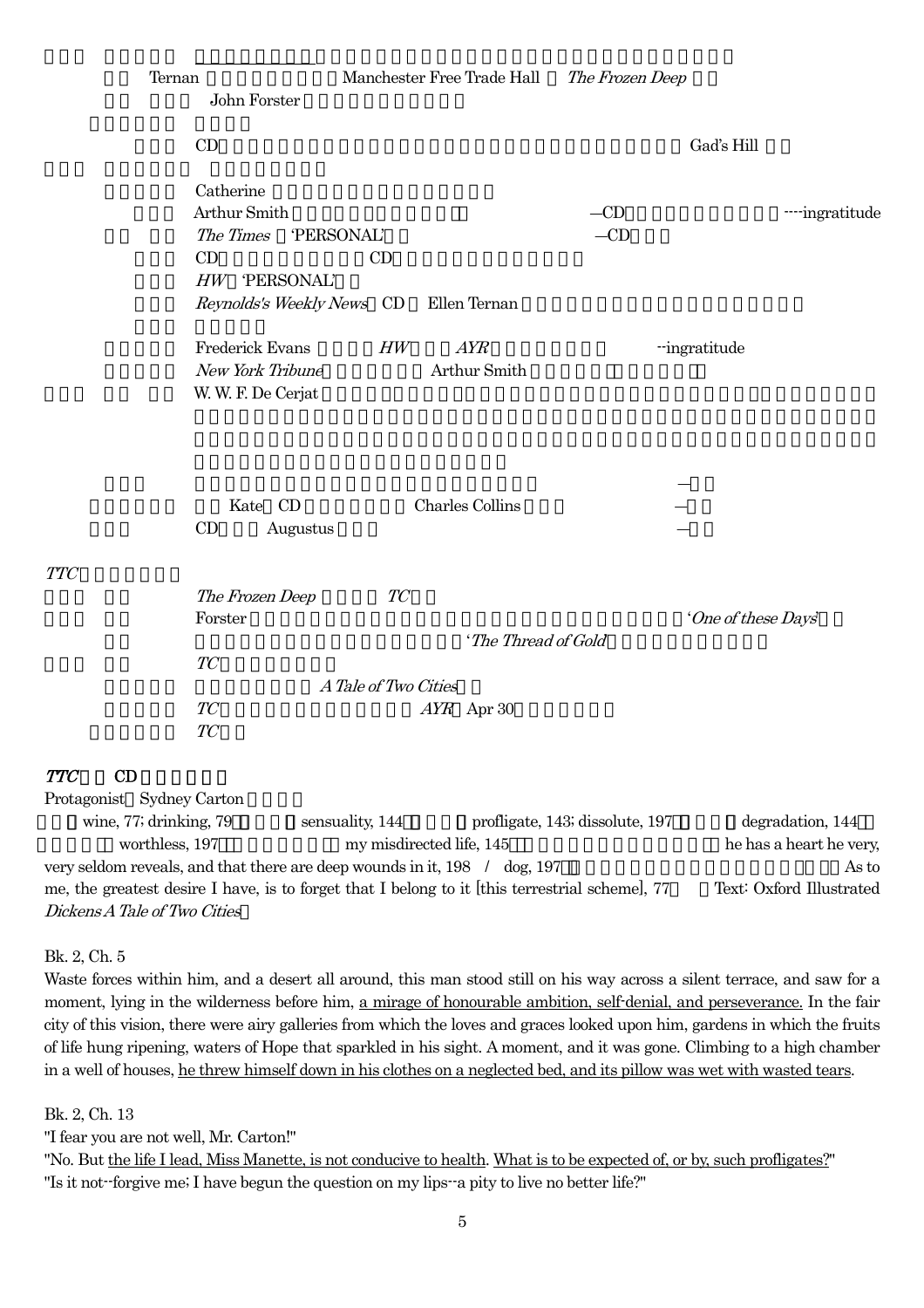"God knows it is a shame!"

"Then why not change it?"

Looking gently at him again, she was surprised and saddened to see that there were tears in his eyes. There were tears in his voice too, as he answered:

"It is too late for that. I shall never be better than I am. I shall sink lower, and be worse."

He leaned an elbow on her table, and covered his eyes with his hand. The table trembled in the silence that followed. -

I know very well that you can have no tenderness for me; I ask for none; I am even thankful that it cannot be."

"Without it, can I not save you, Mr. Carton? Can I not recall you-- forgive me again!--to a better course? Can I in no way repay your confidence? I know this is a confidence," she modestly said, after a little hesitation, and in earnest tears, "I know you would say this to no one else. Can I turn it to no good account for yourself, Mr. Carton?" He shook his head.

"To none. No, Miss Manette, to none. If you will hear me through a very little more, all you can ever do for me is done. I wish you to know that you have been the last dream of my soul. In my degradation I have not been so degraded but that the sight of you with your father, and of this home made such a home by you, has stirred old shadows that I thought had died out of me. Since I knew you, I have been troubled by a remorse that I thought would never reproach me again, and have heard whispers from old voices impelling me upward, that I thought were silent for ever.

Bk. 3, Ch. 9

-

"I am the resurrection and the life, saith the Lord: he that believeth in me, though he were dead, yet shall he live: and whosoever liveth and believeth in me, shall never die."

| <b>Great Expectations.</b>                 |                         |       |                            |    |    |  |
|--------------------------------------------|-------------------------|-------|----------------------------|----|----|--|
| CD                                         | CD                      |       |                            |    |    |  |
|                                            | Tavistock House<br>Kate | $-CD$ | Gad's Hill Place<br>Alfred |    |    |  |
|                                            |                         |       |                            |    | CD |  |
|                                            | Forster<br>GE           | AYR   | 3 Aug 61                   | DC |    |  |
| <b>Great Expectations</b><br>Miss Havisham |                         |       | CD                         |    |    |  |

## Ch. 49

To see her with her white hair and her worn face kneeling at my feet, gave me a shock through all my frame. I entreated her to rise, and got my arms about her to help her up; but she only pressed that hand of mine which was nearest to her grasp, and hung her head over it and wept. I had never seen her shed a tear before, and, in the hope that the relief might do her good, I bent over her without speaking. She was not kneeling now, but was down upon the ground.

"O!" she cried, despairingly. "What have I done! What have I done!"

"If you mean, Miss Havisham, what have you done to injure me, let me answer. Very little. I should have loved her under any circumstances. - Is she married?"

"Yes."

-

It was a needless question, for a new desolation in the desolate house had told me so.

"What have I done! What have I done!" She wrung her hands, and crushed her white hair, and returned to this cry over and over again. "What have I done!"

"Until you spoke to her the other day, and until I saw in you a looking-glass that showed me what I once felt myself, I did